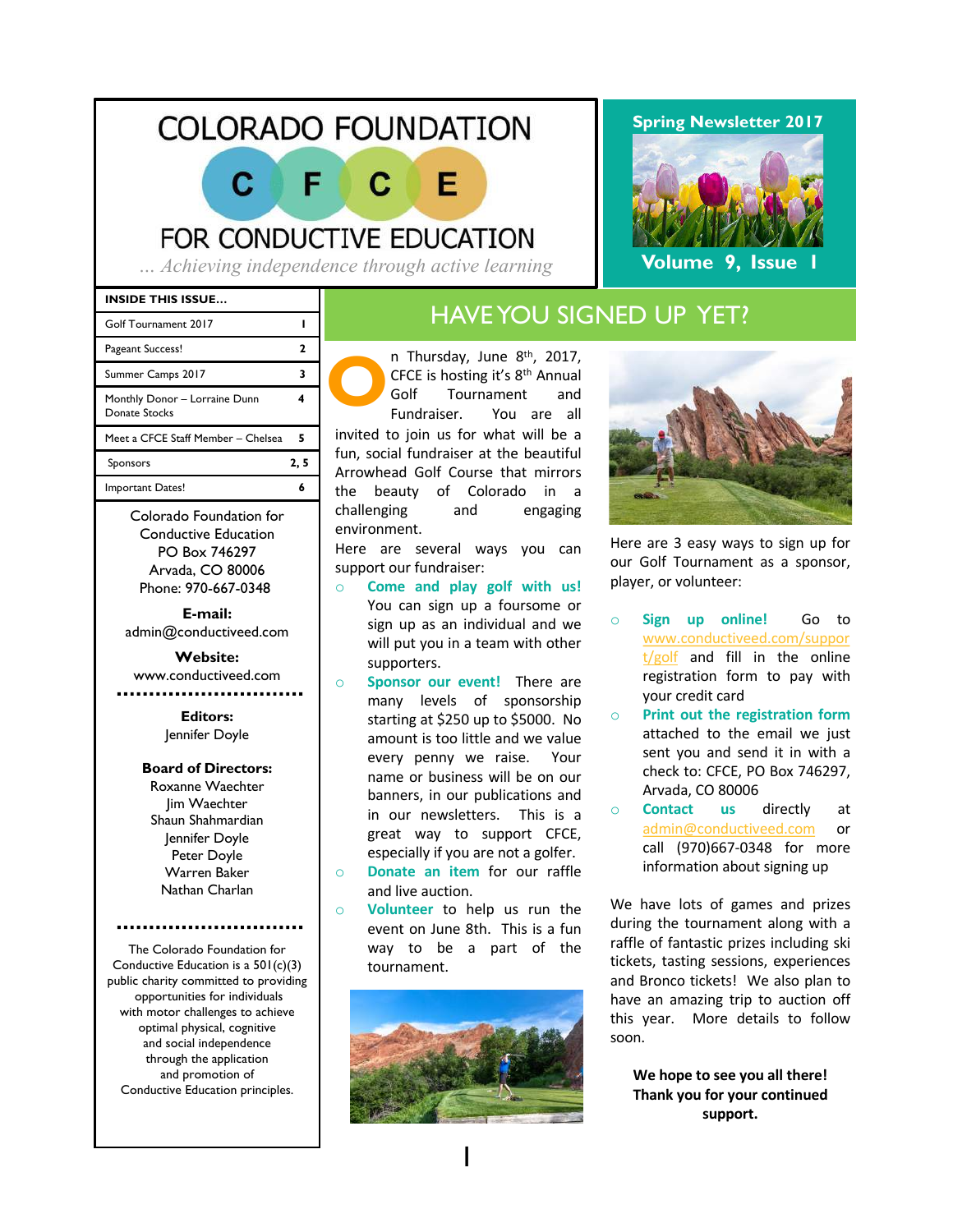#### Spring Newsletter 2017



#### Pageant Success For One Of Our CFCE Participants – Libby Waechter!

ibby Waechter, just turned 16 this year and has been a part of CFCE since the very beginning. Her Grandma and Grandpa, Roxanne and Jim Waechter, started CFCE to benefit their grandchildren Libby and James Waechter who both have Cerebral Palsy.

**L** Libby is a bright, confident young lady who has recently started a new mission to increase advocacy and inclusion in our state for children like her who use a wheelchair to get around. One of the biggest endeavors she took on was to take part in a pageant competition, and not only did she take part, but she won the title, Miss Teen Colorado! What an amazing opportunity and success for Libby and her family. Here is Libby's description of the day and what it means to her to have won this title:

*On April 9th 2017 I was crowned Pure International Miss Teen Colorado. I am so grateful for this incredible opportunity to be a leader for my community and the amazing state of Colorado. It is surreal to be able to call myself Miss Teen Colorado, because I had to do a lot to be able to be where I am right now . For example, before I even competed in this pageant, my family and I hired a coach so I knew what to do when it came time for me to compete and that really helped me. I was competing for this title against other girls. I had to do interviews in front of three judges. Then after my interviews were done, I had to do an introduction about myself on stage in front of the same three judges and a crowd of people, which was followed by the spokes model competition, where I had to speak on a personal topic. I chose to speak on inclusion, specifically how we all have to take the first step to help create a ripple effect of kindness and inclusion. I had both my introduction and speech completely memorized. After that, I*



had to change into my modeling wear and go back on stage and model for the judges. Then I got off the stage quickly so that I would have enough time to change into my formal wear, which was my favorite part of the day because I got to dress up really pretty and model my floor length rose gold dress. After the judges were done scoring everyone it was time for the awards and crowning. I won the Spokes Model Division as well as the title of Miss Teen Colorado. When that happened, I was so happy because I did not know I was going to get this title and I was also excited for the amazing year ahead. I look forward to being a leader for my community and state. In June, I will be going to Orlando, Florida and that is where I will be competing for Miss Teen America against a bunch of other girls. If I win the national title I will get the chance to compete against other countries while on a cruise to Australia. Although I am extremely excited for that, I want to focus on being Miss Teen Colorado, inspiring *other girls but also making my platform bigger on inclusion.*

Libby Waechter, 16

I think we can all extend a huge congratulations to Libby for this achievement and wish her all the best for the upcoming Pure National Competition in June.

## A Huge Thank You To Our Gold Sponsors!



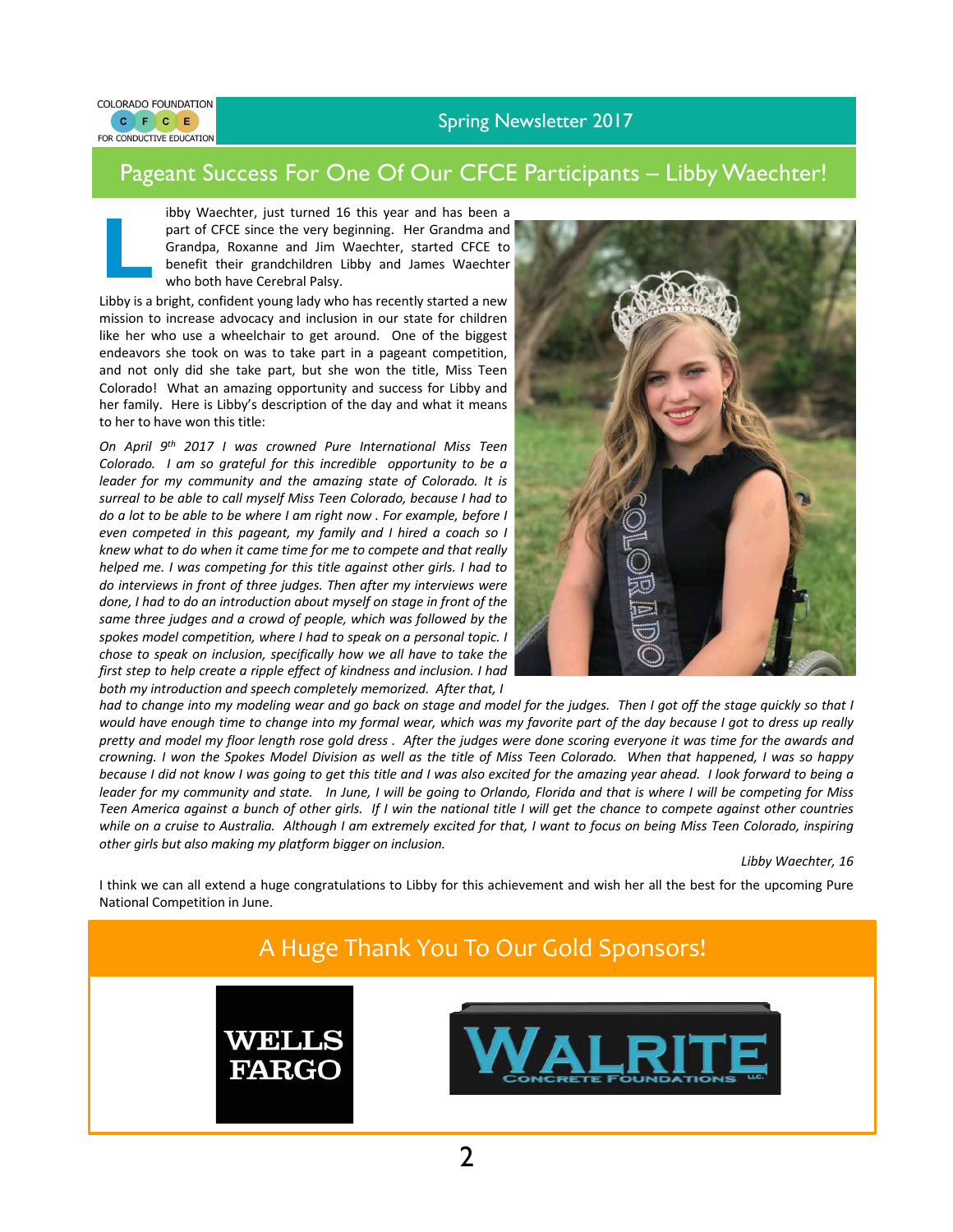Volume 9, Issue 1

# 2017 Summer Camps Are Just Around The Corner...





**Y** ou heard right, our summer camps are almost here and we have a great turn out so far. We are holding 3 camps in Denver and 2 camps in Loveland, Colorado. Along with

many of our loyal and regular campers, we have a few additional first-timer kids signed up, which means our 2017 camps are full and ready to go!

We are excited to bring back two of our regular Conductors along with a new Conductor, Jalyss, from Minnesota. Our camps will be packed full of fun, games and sports, but most importantly our camps will teach the children new skills and techniques to help them be more independent. We will focus on functional teaching methods using Conductive Education (CE) principles to help the children learn and develop life and personal care skills which are vital elements to living a more independent life.



Have you been curious to see what our summer camps look like? CFCE will be holding 2 open days this summer in both the Denver and Loveland locations. One day for new parents to come and observe our camp and learn about CE and an open house day for supporters and professionals. Supporters, you can watch your donation dollars at work and professionals you will see firsthand what our center is all about. Please keep an eye out for these open house dates which will be coming soon to your inbox.

How can you support our summer camps? You can support our camps by donating to our golf tournament or by going online and donating through our website at www.conductiveed.com. Our camps are expensive to run and require many trained hands in order for them to be successful. Your dollars help us hire staff, pay for facilities that have enough space for all the extra CE equipment and activities needed for the kids and help keep the cost of the camps as low as possible for the families attending.



In our 2017 fall edition of our newsletter, watch for pictures of the children and comments about this year's summer camps.







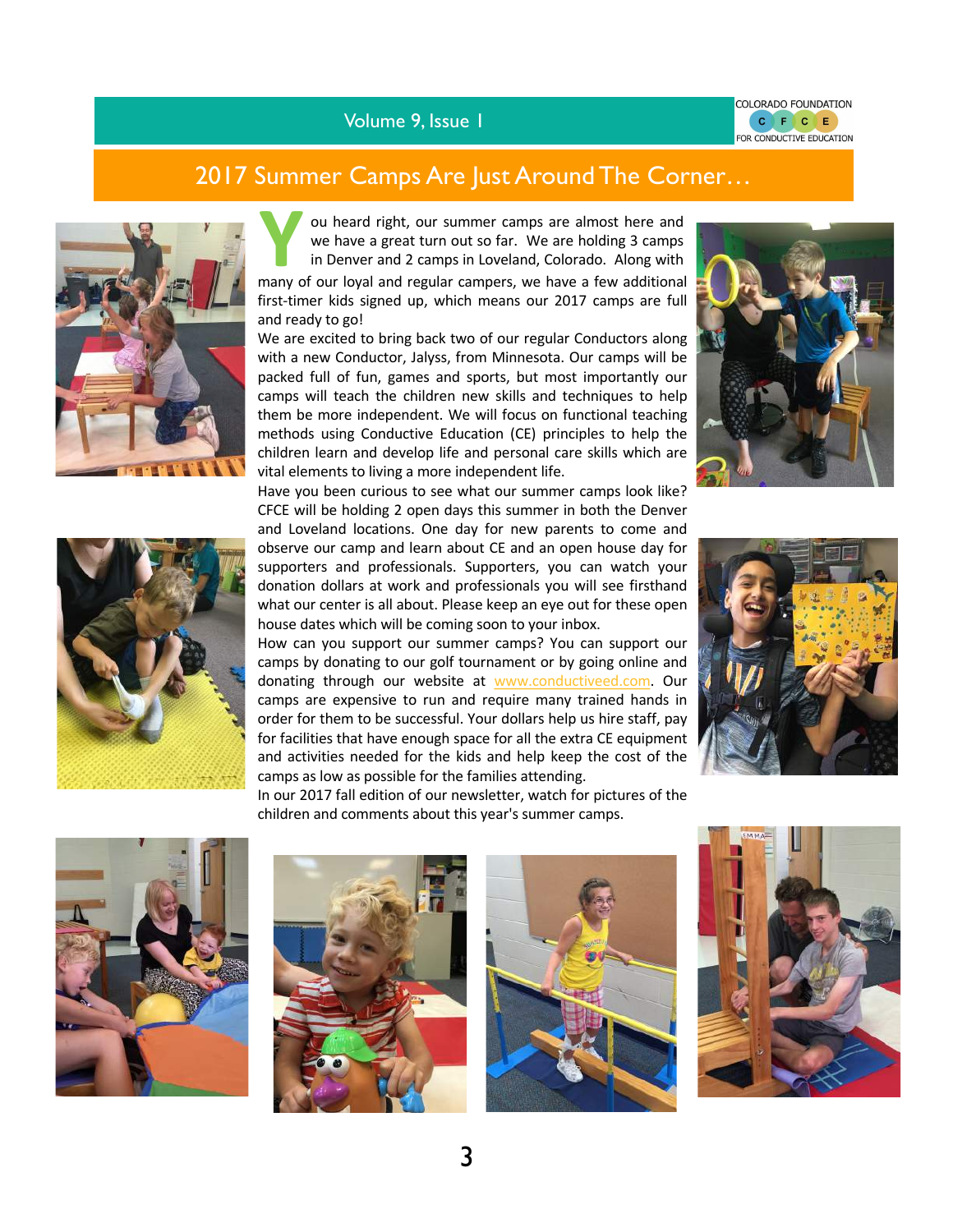Spring Newsletter 2017



#### Lorraine Dunn – Monthly Donor To CFCE

**WE are highlighting a very special donor**<br>this month, Lorraine Dunn. Lorraine is<br>CFCE's founder, Roxanne Waechter's<br>mother. She has faithfully donated every month for this month, Lorraine Dunn. Lorraine is CFCE's founder, Roxanne Waechter's the past 5 plus years to CFCE to benefit her great grandchildren James and Libby Waechter and all of the other children at CFCE who benefit from our program. We are so grateful for her consistent generous support and financial giving that has contributed to our program.

Lorraine, 87 years young, lives in Iowa. She swims every Thursday, is active in her community and volunteers at the Union Pacific Museum every Friday. Her hobbies include reading, painting, live theatre, swimming, gardening and watching public television.

If there are other supporters out there who are interested in becoming a monthly donor, like Lorraine, to CFCE and our programs, we would love to talk to you about this. It is a great option to give a little throughout the year. Donations of \$5 or \$10 a month would be a wonderful contribution to our year round programs. Please call us at (970)667- 0348 for more information.



#### Do You Have Appreciated Stock That You Would Like To Donate To CFCE?



If you are interested in reducing your capital gains tax burden, please consider<br>If you are interested in reducing your capital gains tax burden, please consider<br>If you are interested in reducing your capital gains tax bur s we finish one tax season and move into contributions for 2017, why not consider gifting your appreciated stock by donating them to CFCE through our brokerage account? This is a fantastic way to donate to CFCE and will provide a tax write off for you!

donating stock to CFCE through our brokerage account. Contact us at accounts@conductiveed.com and we will pass on the account information in order to gift your stock to us.

Don't forget to sign up for our CFCE 8<sup>th</sup> Annual Golf Tournament and Fundraiser on June 8<sup>th</sup>, 2017 at The Arrowhead Golf Course. Go online to www.conductiveed.com/support/golf to register or to sponsor our event. We are looking forward to another great tournament!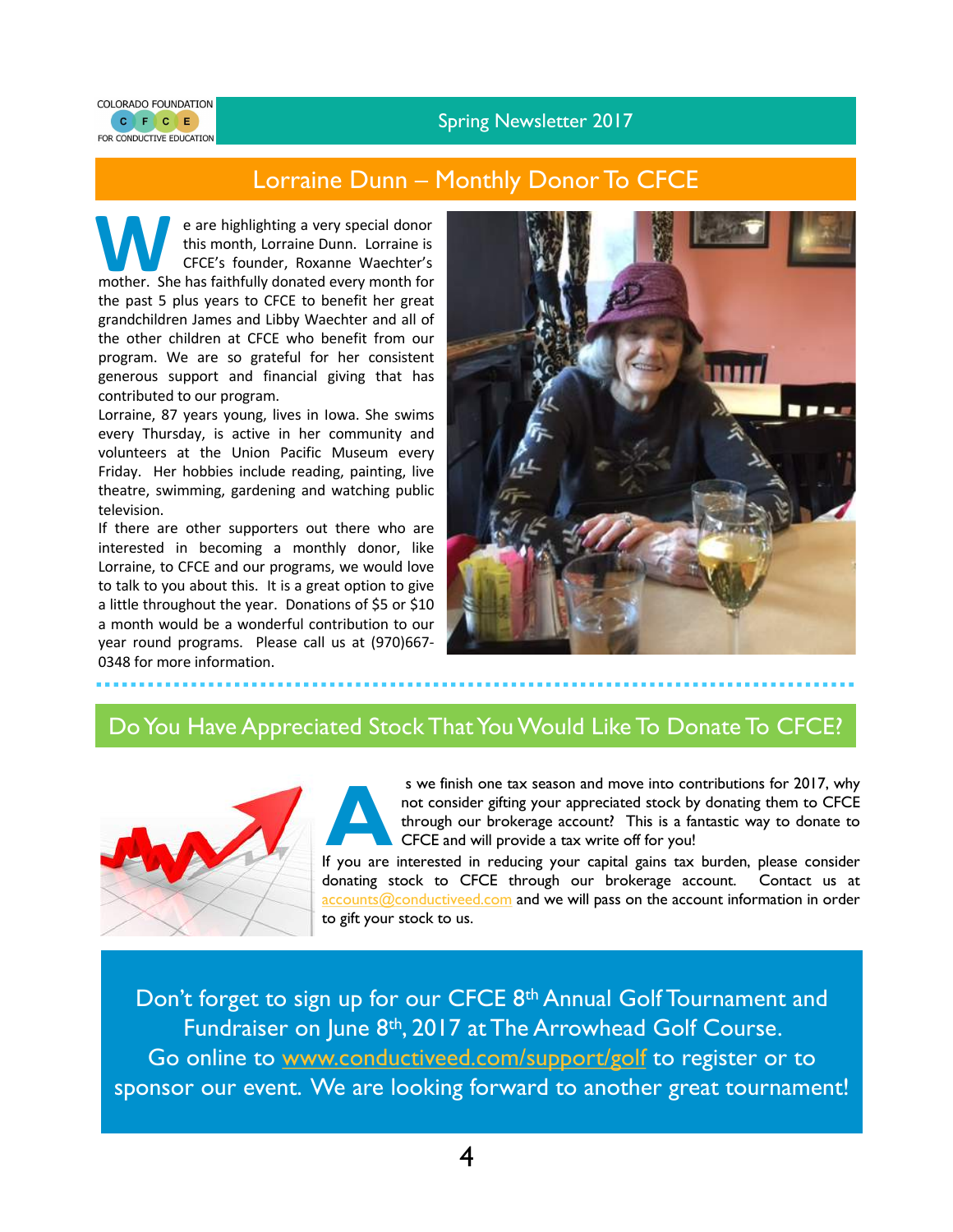Volume 9, Issue 1



### Meet A CFCE Staff Member Chelsea, Office Manager

y name is Chelsea Arenas, the Office Manager at CFCE. I have been working at CFCE for a little over a year and a half and I take care of the administrative

duties for the non profit. My son, Jadyn, has been attending therapy with CFCE for 3 years now and has made great progress towards his goals. I got involved with CFCE after seeing what a wonderful program they have and how amazing they are with the kids. I love how much everyone cares about the children and their families.

When I'm not working for CFCE, I love doing everything with my son. We go to as many places as possible; restaurants, the zoo, parks, and museums. In the summer, we love camping and going to the lake. Jadyn really enjoys driving and riding on the boat and I love wakeboarding. I also love setting up play dates for Jadyn and his friends, because he loves playing just like every other kid.

I look forward to serving you all and meeting some of our many supporters at CFCE.